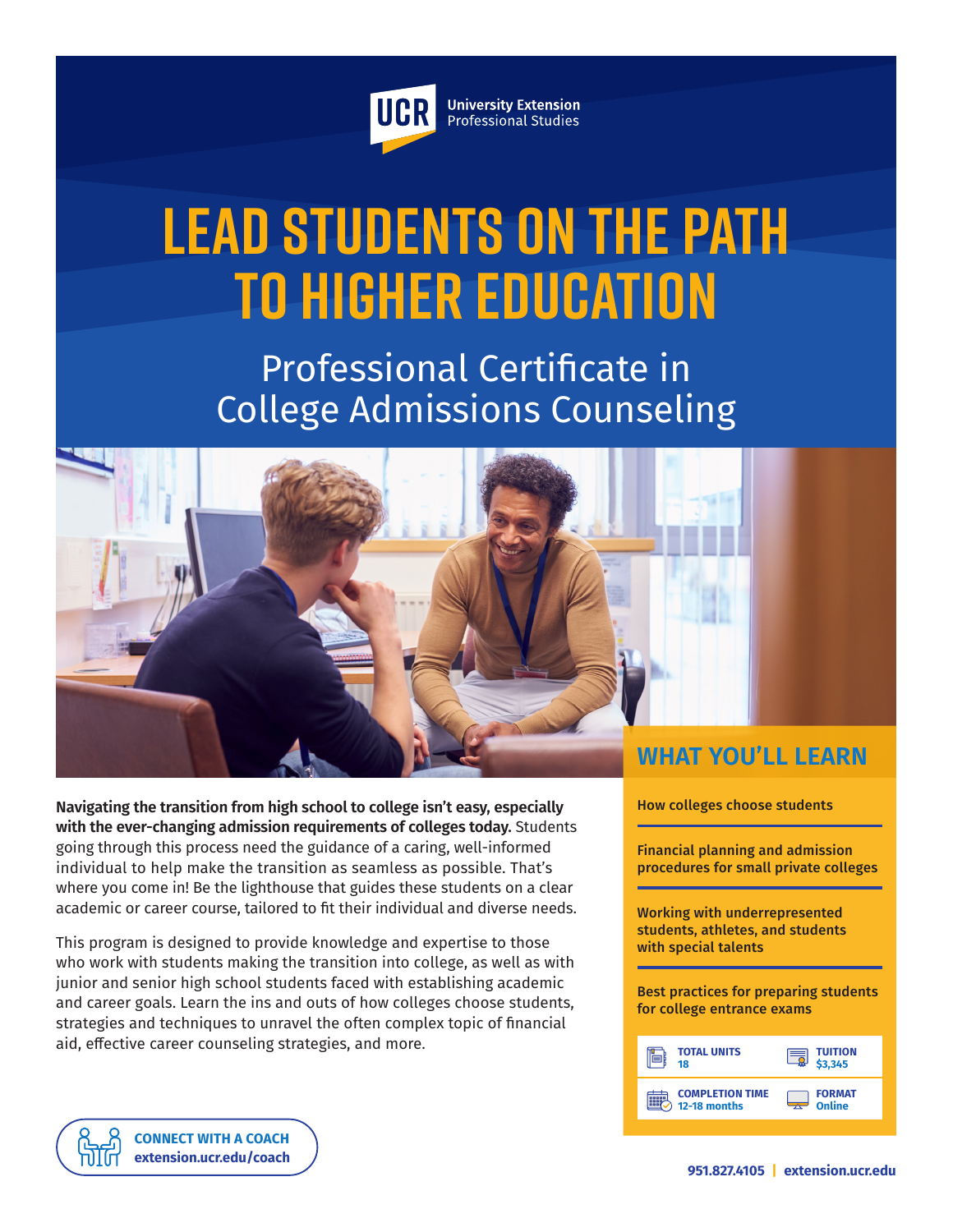**COMPLETION TIME 12-18 months**

**HILL** 

**951.827.4105 | [extension.ucr.edu](http://extension.ucr.edu)**

**TUITION \$3,345**

# **Professional Certificate in College Admissions Counseling**

## **BENEFITS OF EARNING A CERTIFICATE**

There are several reasons why, Bachelor's degree in hand, you might be considering continuing your studies. An upgraded education section on your resume can open the door to a new career, or, if you're already working, lead to a promotion and a higher salary. While you're working, going back to school is an excellent way to stay current in rapidly changing fields, or, if you've been away from the workforce for a while, to quickly get caught up in the latest trends, concepts, and advances.

While there are as many paths to follow, as there are reasons to follow them when approaching continuing education, there is enormous value in terms of time, financial investment, and personal flexibility while gaining practical training from working professionals in your industry that extends beyond the theory of the classroom and into the real world.

# **FLEXIBLE PAYMENT OPTIONS**

## **[CONNECT WITH A COACH](https://extension.ucr.edu/studentresources/studentsuccesscoaches/studentsuccesscoaches) [extension.ucr.edu/coach](http://extension.ucr.edu/coach)**

#### **KEY BENEFITS INCLUDE:**

- UC quality curriculum
- Professional endorsements
- Schedule flexibility
- Variety of courses and programs
- Instruction from professional leaders in the industry

| <b>One-Time Tuition</b>                | <b>Pay-As-You-Go</b>                       |
|----------------------------------------|--------------------------------------------|
| Save 20% on the entire program tuition | Pay per individual course as you register. |
| of \$3,345 by paying in full upfront.  | <b>AVERAGE COURSE TUITION</b>              |
| \$2,676 FULL TUITION                   | \$495-545 PER (3 UNIT) COURSE              |

**TOTAL UNITS 18**

*\*Learn more about [tuition assistance](https://extension.ucr.edu/helpcenterstudentresources/financialandtuitionassistance).*

# **CAREER INFORMATION**



• Write reports and evaluations